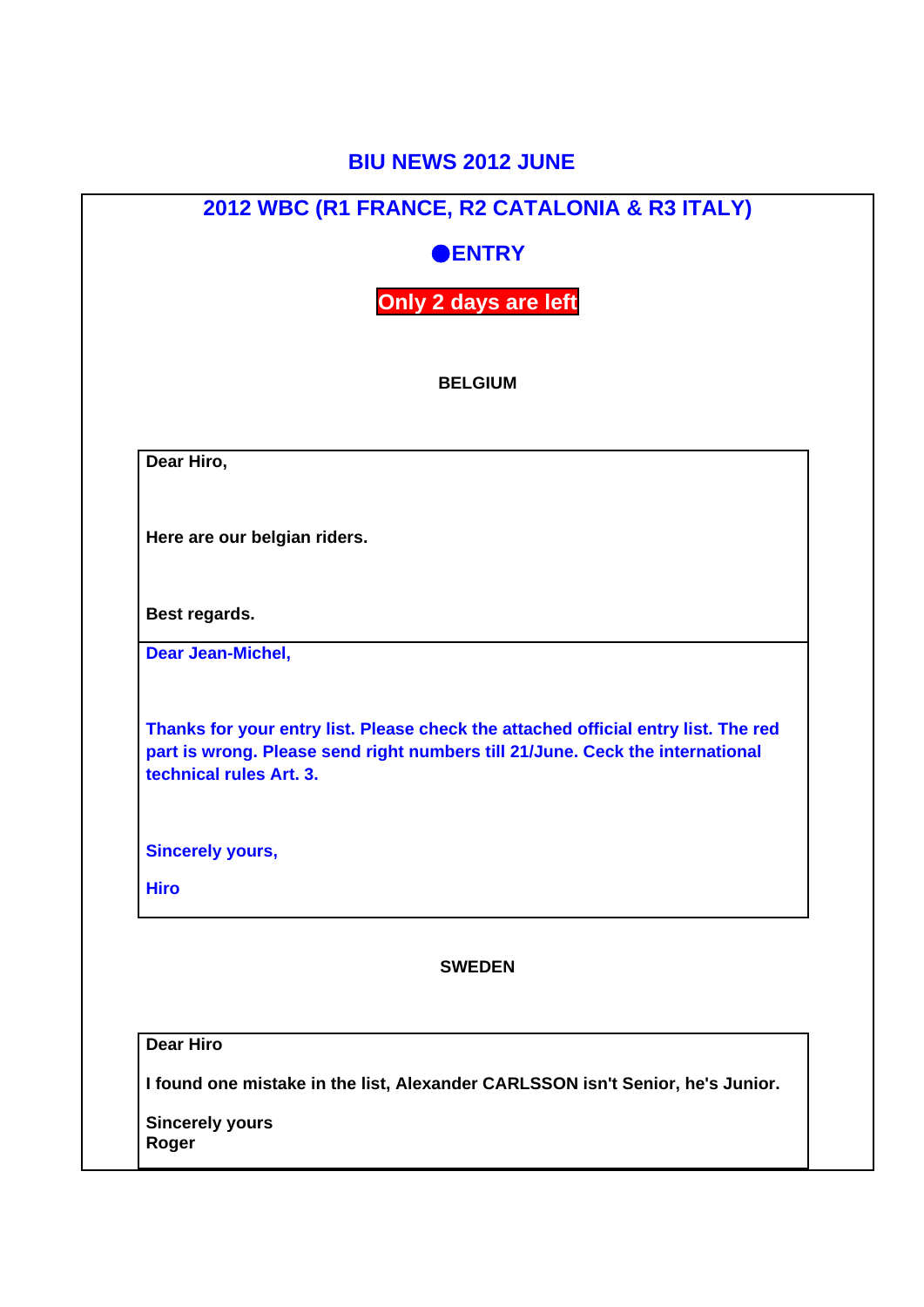**Dear Roger,**

**Please check the attached list.**

**Sincerely yours,**

**Hiro**

**News No. 021 dated 19/06/2012**

## **FROM SWEDEN**

**Dear Hiro and Libor** 

**Last weekend was held for the first time national championships in all three types of trial in the same area at the same time in Sweden. The event called "TrippelTrial" had 32 competitors in Biketrial, 34 in MC and 17 in ATV. All categories had one lap on Saturday and one lap on Sunday. When the boys and girls not competed, they and their minders helped the others as observers. Unfortunate was it a very rainy weekend, almost like the wolds in Japan in -05. But we had no rain for a couple of hours in Saturday evening when all riders, minders and staff had a barbecue, and also some clear sky during the Biketrial comp. I'll attach the results from the biketrial comp.** 

**See you soon Yours Roger** 

Ps. Pictures from the event will be availible from tomorrow at **www.motorfoto.nu. Ds**

## **News No. 020 dated 19/06/2012**

**PUSH BIKETRIAL IN CATALONIA**

**Dear Pere**